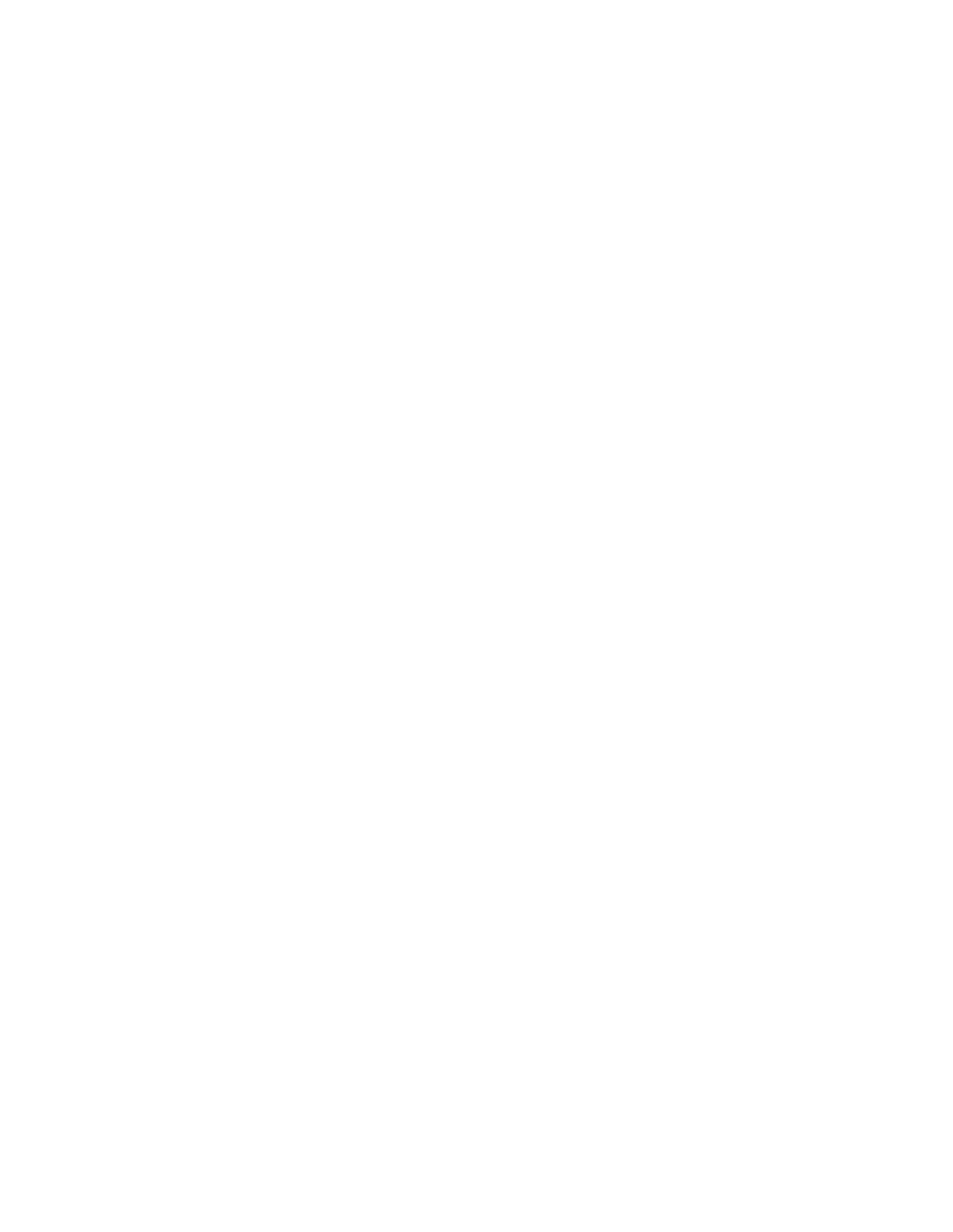## **Introduction**

Pursuant to Section 15126.2(d) of the CEQA Guidelines, an EIR must address whether a project will directly or indirectly foster growth. Section 15126.2(d) reads as follows:

An EIR shall discuss the ways in which the proposed project could foster economic or population growth, or the construction of additional housing, either directly or indirectly, in the surrounding environment. Included in this are projects which would remove obstacles to population growth (a major expansion of a waste water treatment plant might, for example, allow for more construction in service areas). Increases in the population may tax existing community service facilities, requiring construction of new facilities that could cause significant environmental effects. Also discuss the characteristic of some projects which may encourage and facilitate other activities that could significantly affect the environment, either individually or cumulatively. It must not be assumed that growth in any area is necessarily beneficial, detrimental, or of little significance to the environment.

This analysis evaluates whether the proposed project would directly or indirectly induce economic, population, or housing growth in the surrounding environment.

## **Direct Growth‐Inducing Impacts in the Surrounding Environment**

A project would directly induce growth if it would involve development of new housing or remove barriers to population growth, for example, by changing a jurisdiction's general plan and zoning ordinance to allow new residential development to occur. The proposed project includes a General Plan Amendment to re‐designate portions of the property to reflect the active and passive areas of the proposed Sports Park. The change represents the plan to utilize 38.5 acres of the existing open space for active recreation use instead of for passive recreation use. The proposed project would not involve the development of new housing, nor would it change the general plan or zoning ordinance in a way that would not encourage and facilitate offsite economic activities. The project would accommodate recreation needs within existing and projected demands; therefore, the project would not generate direct growth‐inducing impacts.

## **Indirect Growth‐Inducing Impacts in the Surrounding Environment**

A project would indirectly induce growth if it would increase the capacity of the infrastructure in an area where the available public services meet existing demand. Examples would be increasing the capacity of a sewer treatment plant or a roadway beyond that which is needed to meet existing demand.